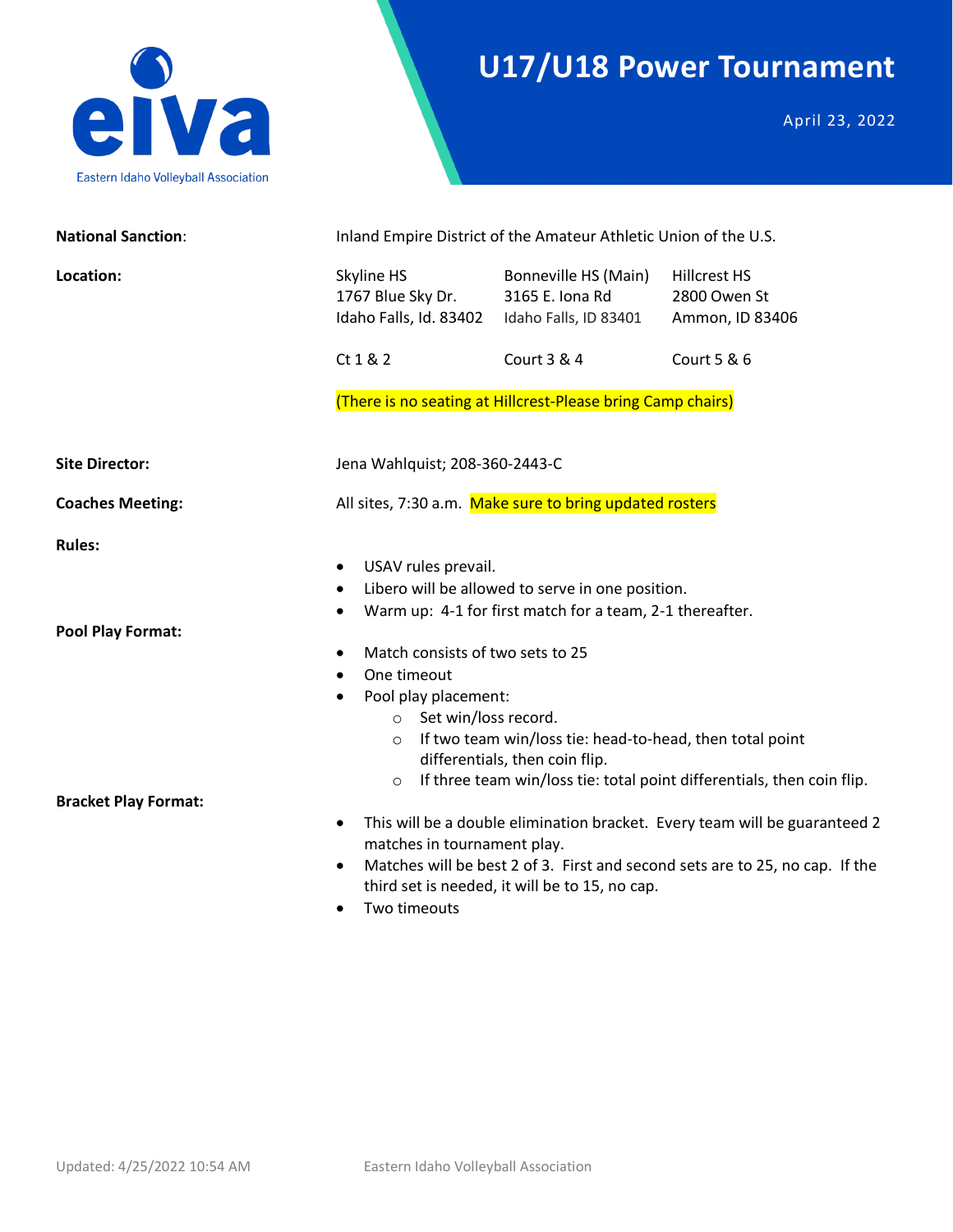## **Pools, Saturday 8 AM**

| Pool A (Court 1)<br>Skyline HS Main Gym    | Pool B (Court 2)<br>Skyline HS Main Gym | Pool C (Court 3)<br>Bonneville HS Main Gym |
|--------------------------------------------|-----------------------------------------|--------------------------------------------|
| <b>EIVC 17 Rachel</b>                      | <b>Bruins 17</b>                        | <b>Ririe Legends U18 Gold</b>              |
| <b>JEV 17</b>                              | <b>SSCVA Derek</b>                      | <b>WSW VB Raymee</b>                       |
| <b>Ririe Legends U16 Blue</b>              | <b>3C Volleyball</b>                    | <b>IMUA Tiffaney</b>                       |
|                                            |                                         |                                            |
| Pool D (Court 4)<br>Bonneville HS Main Gym | Pool E (Court 5)<br>Hillcrest HS Gym    | Pool F (Court 6)<br>Hillcrest HS Gym       |
| <b>EIVC 17 Hunter</b>                      | <b>ID Peak 17 Koa</b>                   | <b>ID Peak Lei</b>                         |
| <b>Butte 17</b>                            | <b>Pocatello Elite Navy</b>             | <b>Pocatello Elite White</b>               |
| <b>Shelley Dumonte</b>                     | <b>Crow Creek Jackdaws</b>              | SIVA 17 Gray                               |
|                                            |                                         |                                            |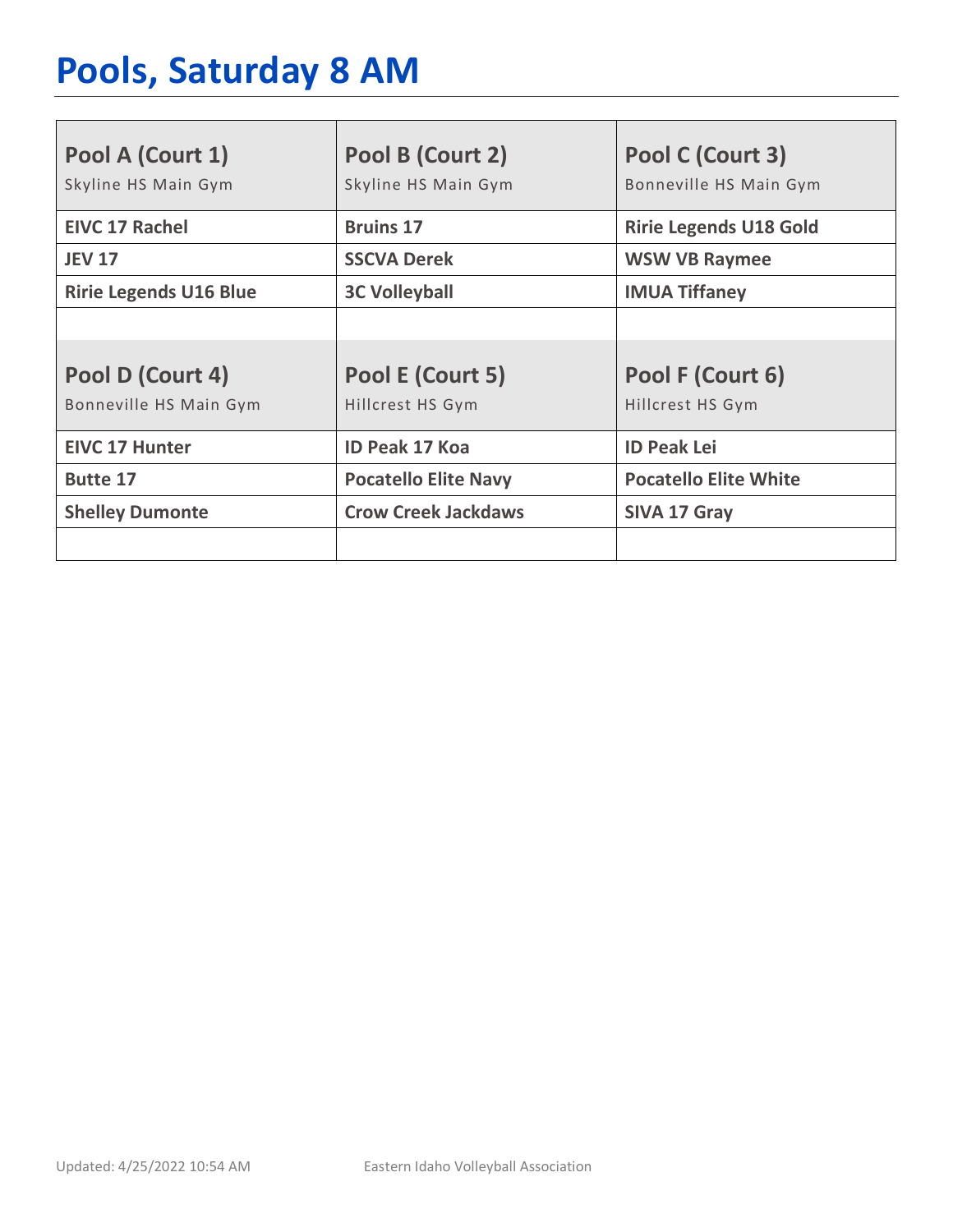# **Pool Play, 3 Teams**

*Matches consist of two sets to 25, no cap.*

*Pool place is determined by win/loss record. In the event a two-team tiebreaker is needed, use head-to-head result, then total point differentials, then a coin flip. In the event a three-team tiebreaker is needed, use total point differentials, then a coin flip.*

*Point differential is the point difference in a set score between two teams. For example, if team 1 wins a set over team 3 by a score of 25-20, record +5 for team 1 and -5 for team 3. At the end of pool play, sum the point differentials for each team to get a total point differential amount.* 

|        | <b>Team Name</b> | <b>Wins</b> | <b>Losses</b> | <b>Point Differentials</b> | <b>Total</b> | <b>Place</b> |
|--------|------------------|-------------|---------------|----------------------------|--------------|--------------|
| Team 1 |                  |             |               |                            |              |              |
| Team 2 |                  |             |               |                            |              |              |
| Team 3 |                  |             |               |                            |              |              |

| Match 1 1 vs 3 (2) Scores:             |  |
|----------------------------------------|--|
| Match 2 $2 \text{ vs } 3(1)$ Scores:   |  |
| Match $3 \t1 \text{ vs } 2(3)$ Scores: |  |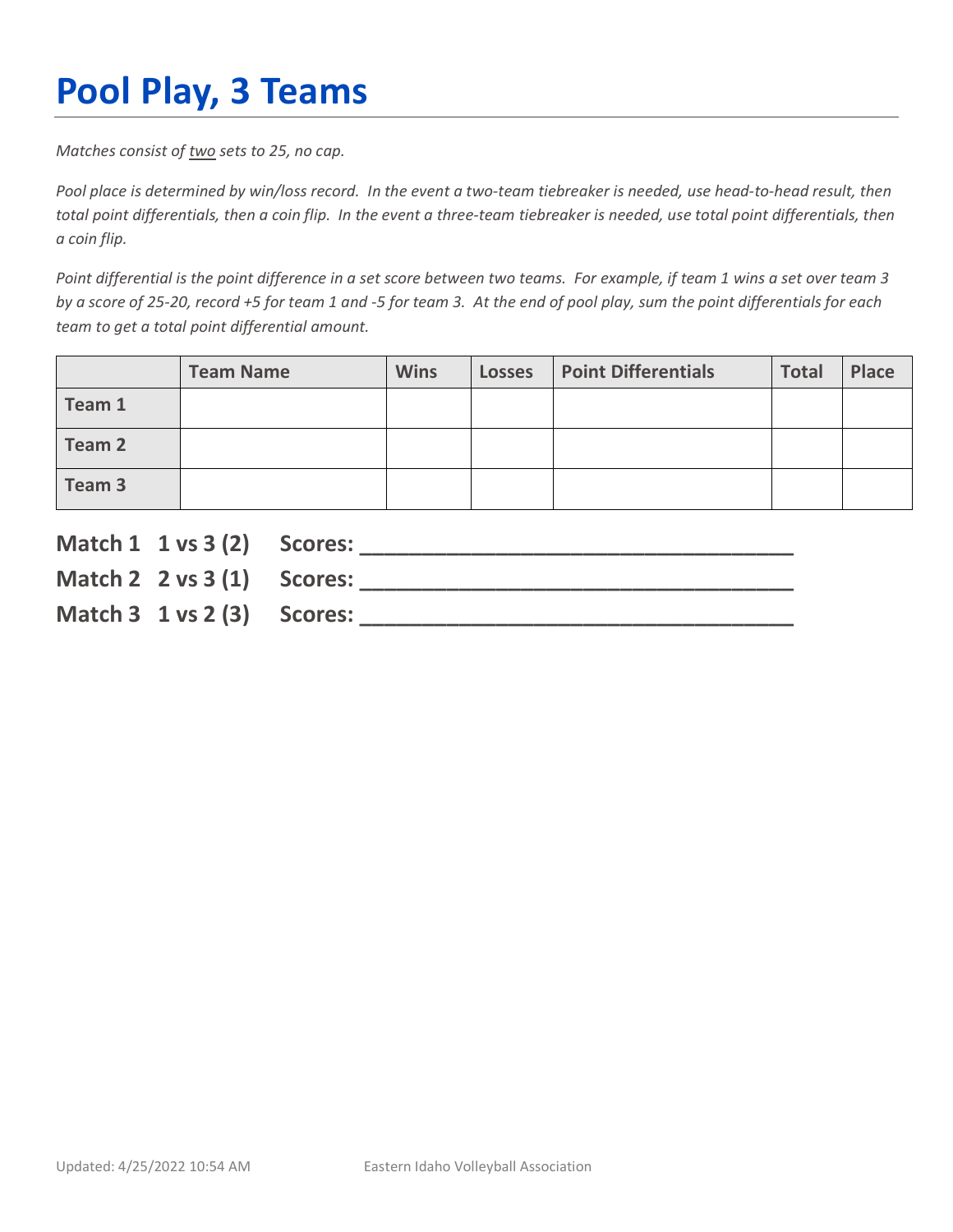## **Bracket Seeding**

*Teams are seeded by their pool place and number of pool and crossover play wins. When a tiebreaker is needed, use total point differentials, then a coin flip.*

#### **1st Place Teams**

| Pool           | <b>Team Name</b> | <b>Wins</b> | <b>Total Point Diff</b> | Seeding (1-6) |
|----------------|------------------|-------------|-------------------------|---------------|
| $\overline{A}$ |                  |             |                         |               |
| B              |                  |             |                         |               |
|                |                  |             |                         |               |
| D              |                  |             |                         |               |
| E              |                  |             |                         |               |
|                |                  |             |                         |               |

#### **2nd Place Teams**

| Pool | <b>Team Name</b> | <b>Wins</b> | <b>Total Point Diff</b> | <b>Seeding (19-24)</b> |
|------|------------------|-------------|-------------------------|------------------------|
| A    |                  |             |                         |                        |
| B    |                  |             |                         |                        |
|      |                  |             |                         |                        |
| D    |                  |             |                         |                        |
| E    |                  |             |                         |                        |
|      |                  |             |                         |                        |

#### **3rd Place Teams**

| Pool | <b>Team Name</b> | <b>Wins</b> | <b>Total Point Diff</b> | <b>Seeding (19-24)</b> |
|------|------------------|-------------|-------------------------|------------------------|
| A    |                  |             |                         |                        |
| B    |                  |             |                         |                        |
|      |                  |             |                         |                        |
| D    |                  |             |                         |                        |
|      |                  |             |                         |                        |
|      |                  |             |                         |                        |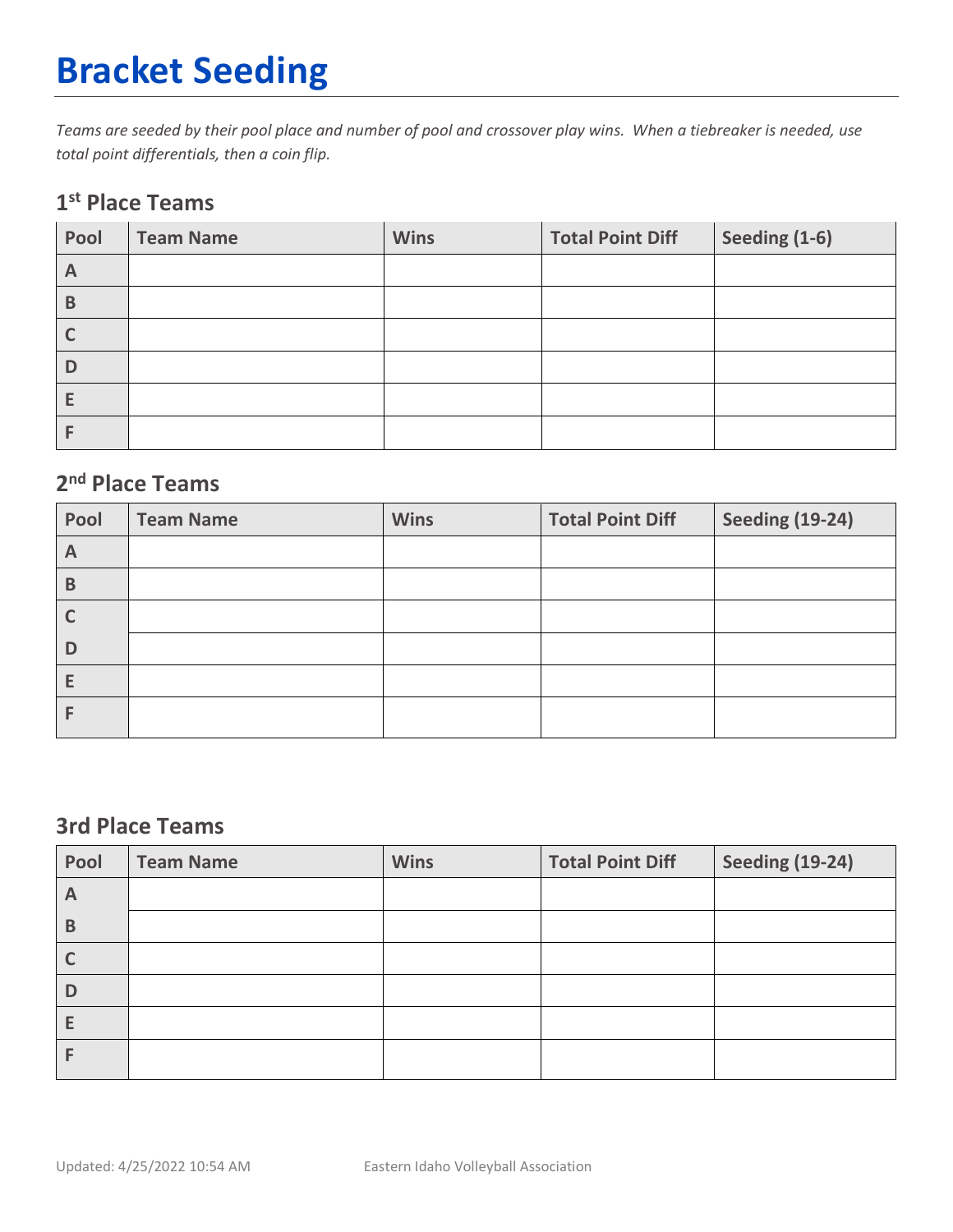### **Gold Bracket Championship Double elimination**

#### **Skyline HS**

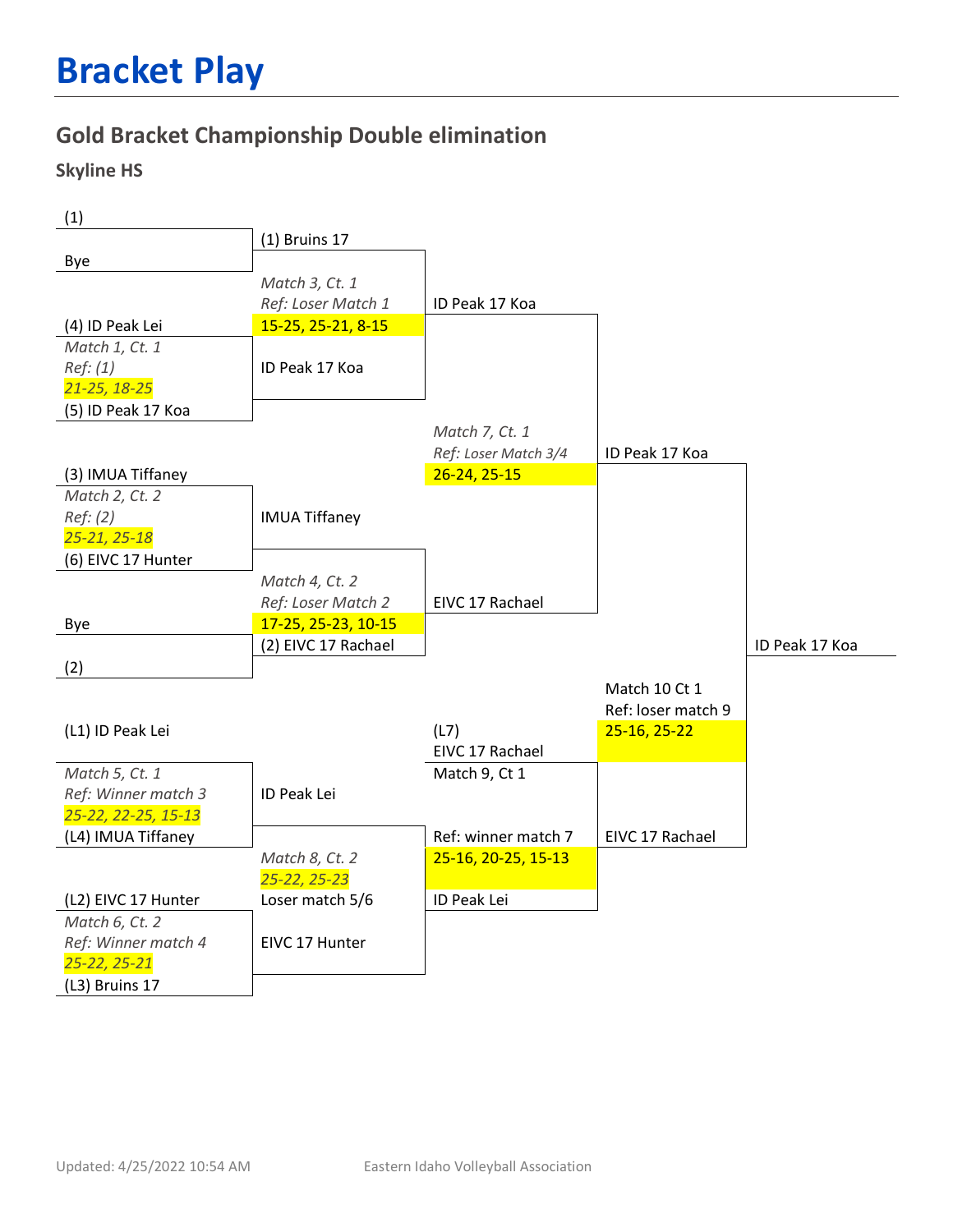### **Silver Bracket Championship Double elimination**

Bonneville High School

| (7)                       |                      |                        |                    |                        |
|---------------------------|----------------------|------------------------|--------------------|------------------------|
|                           | (7) Pocatello Elite  |                        |                    |                        |
|                           | Navy                 |                        |                    |                        |
| Bye                       |                      |                        |                    |                        |
|                           | Match 3, Ct. 1       | Ririe Legends U 18     |                    |                        |
|                           | Ref: Loser Match 1   | Gold                   |                    |                        |
| (10) Ririe Legends U 18   |                      |                        |                    |                        |
| Gold                      | 22-25, 20-25         |                        |                    |                        |
| Match 1, Ct. 1            | Ririe Legends U 18   |                        |                    |                        |
| Ref: (1)                  | Gold                 |                        |                    |                        |
| 25-20, 20-25, 15-10       |                      |                        |                    |                        |
| (11) SSCVA Derek          |                      |                        |                    |                        |
|                           |                      | Match 7, Ct. 1         | Ririe Legends U 18 |                        |
|                           |                      | Ref: Loser Match 3/4   | Gold               |                        |
| (9) JEV 17                |                      | 29-31, 25-23, 15-10    |                    |                        |
| Match 2, Ct. 2            | <b>JEV 17</b>        |                        |                    |                        |
| Ref: (2)                  |                      |                        |                    |                        |
| 25-22, 25-23              |                      |                        |                    |                        |
|                           |                      |                        |                    |                        |
| (12) SIVA 17 Gray         |                      |                        |                    |                        |
|                           | Match 4, Ct. 2       | <b>Shelley Dumonte</b> |                    |                        |
|                           | Ref: Loser Match 2   |                        |                    |                        |
| Bye                       | 25-21, 19-25, 9-15   |                        |                    |                        |
|                           | (8) Shelley Dumonte  |                        |                    | <b>Shelley Dumonte</b> |
| (8)                       |                      |                        | 22-25, 19-25       |                        |
|                           |                      |                        | Match 10 Ct 1      |                        |
|                           |                      |                        | Ref: loser match 9 |                        |
|                           |                      | (L7)                   |                    |                        |
| (L1) SSCVA Derek          |                      | <b>Shelley Dumonte</b> |                    |                        |
| Match 5, Ct. 1            |                      | Match 9, Ct 1          |                    |                        |
| Ref: Winner match 3       |                      |                        |                    |                        |
| 10-25, 15-17, 15-11       | <b>SSCVA Derek</b>   |                        |                    |                        |
| (L4) JEV 17               |                      | Ref: winner match 7    | Shelley Dumonte    |                        |
|                           | Match 8, Ct. 2       | 25-22, 25-19           |                    |                        |
|                           | 23-25, 25-15, 13-15  |                        |                    |                        |
| (L2) SIVA 17 Gray         | Loser match 5/6      | Pocatello Elite Navy   |                    |                        |
| Match 6, Ct. 2            |                      |                        |                    |                        |
| Ref: Winner match 4       |                      |                        |                    |                        |
| 12-25, 24-26              | Pocatello Elite Navy |                        |                    |                        |
| (L3) Pocatello Elite Navy |                      |                        |                    |                        |